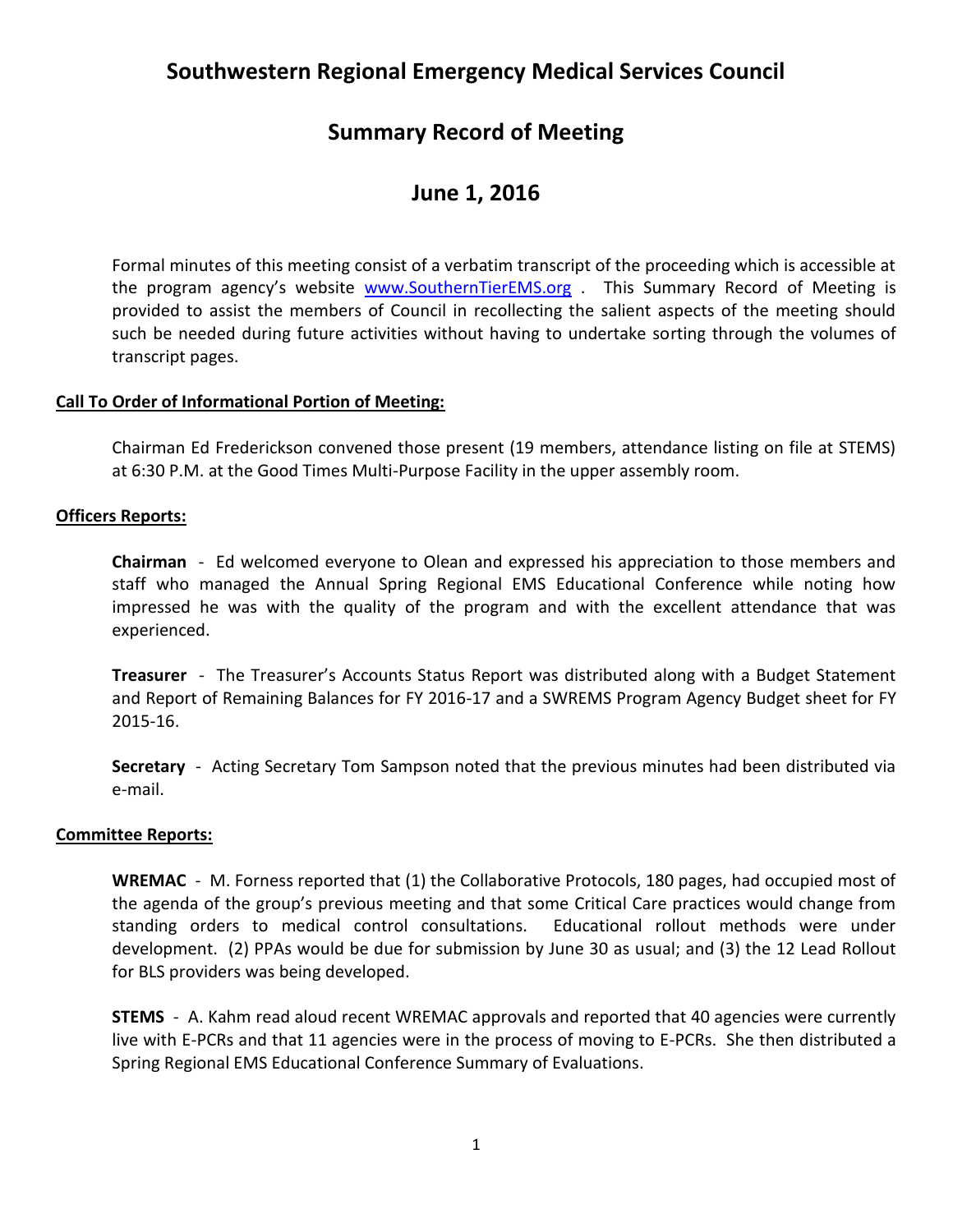**Education** - M. Forness expressed her appreciation for all of the assistance that was received during the Spring Conference.

**SEMAC** - D. Kahm reported that (1) the Collaborative Protocols had been approved and that there was a desire to have an on-line / on demand rollout; (2) that the University of Rochester would be utilized for on-line testing, hopefully by year end.

**Service** - E. Frederickson commented on the JCC renewal application received.

**SEMSCO** - E. Frederickson noted that the report had been distributed electronically.

**Community Relations** - E. Frederickson reported that 2 award nominations had been submitted.

**NYS DOH** - E. Mager reported that (1) educational courses were being given emphasis; (2) he had been promoted to Regional EMS Coordinator and that his former position was currently open; and (3) he expressed his observation that the Spring Conference was an excellent training program.

**Legislative** - G. Fillgrove reported that (1) FSANY was pushing for adoption of Senate Bill 1904 that would allow volunteer agencies to invoice for services, that it had passed in one committee and is stalled in the Finance Committee. The reason for the stall is that an unintended consequence of the measure would be to under federal regulations disallow mutual aid providers from also invoicing for services. This could have serious impact on the availability of ALS fly car services and thus decrease the availability of ALS care. (2) On May 31 the governor had signed a provision liberalizing veterans buybacks which will affect veterans on public EMS payrolls.

## **Communications:**

E. Frederickson reviewed E. Mager's response to a policy inquiry of NYSDOH that had been made about auditing requirements and general expense procedures for SWREMS. He reported that there will be a need to obtain NYSDOH approval for expenditures that are not specified in the contract; that Council will no longer be allowed to fund certain educational programs which will affect Vital Signs Conference attendance funding; that the Annual Spring Conference will have to be structured differently if it is to continue to receive Council funding although this might not apply for the upcoming year since it is included in the approved budget which covers the 2013 – 2018 period.

## **County Reports:**

**Allegany** - M. Barney reported that (1) the CME, Critical Care and EMT courses had finished; and (2) retention remains a concern as the current rate evidences a 50% loss of EMTs.

**Cattaraugus** - B. Kuhn reported that (1) all courses had finished; (2) a review was occurring of the ALS Mutual Aid Agreement; (3) work was occurring on integrating Trans Am into County Dispatch so that dispatch will know of Trans Am's status; and (4) the new radio system is aiming at going live on January 1.

**Chautauqua** - D. Imfeld reported that (1) the new trunking radio system was in the process of going live for the Fire Service; (2) EMT courses were being planned for Sheridan Fire and Sheriff's Academy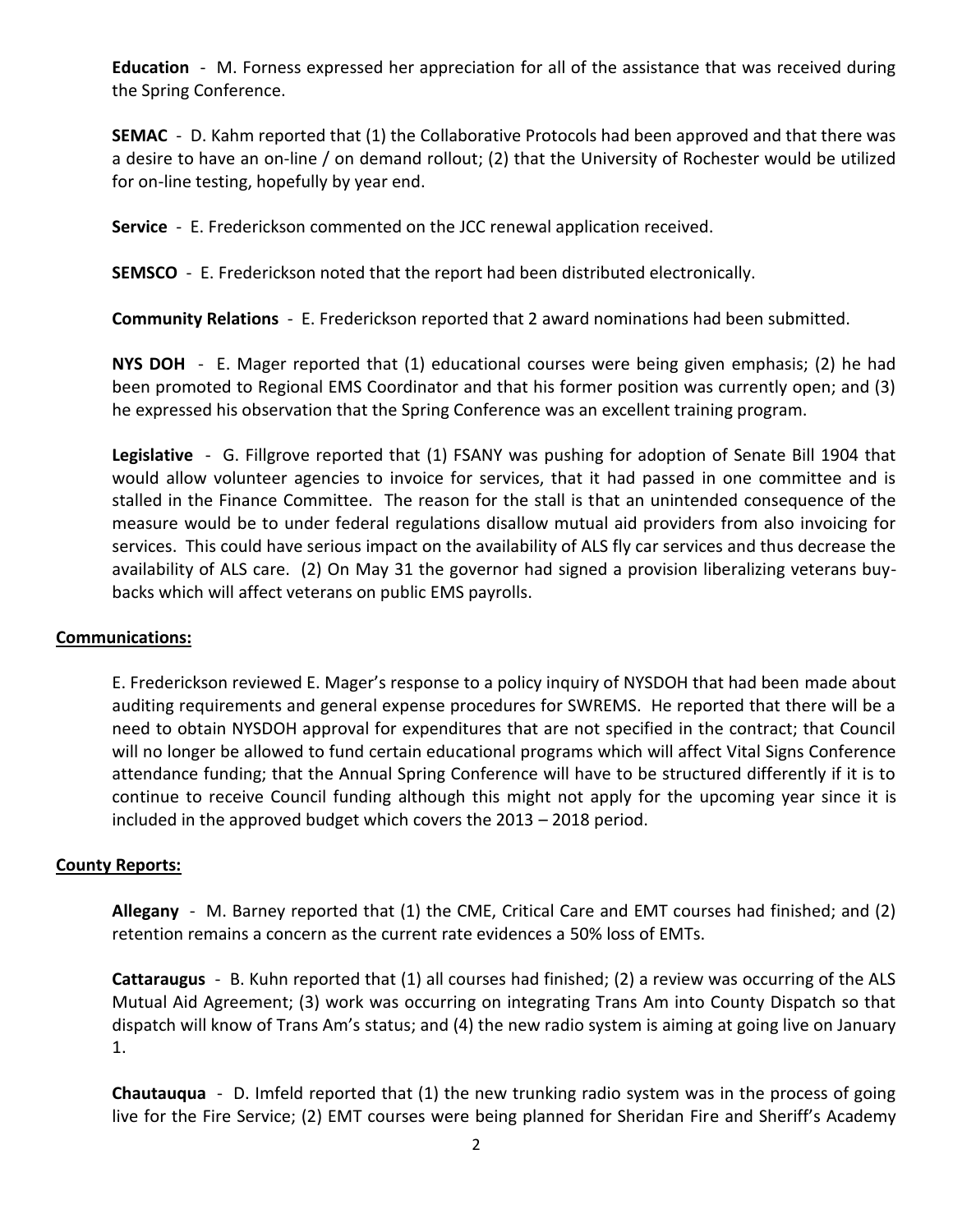sites; (3) a preliminary draft of the County EMS Study had been received and sent back for data refinement; and (4) plans were moving forward to fully implement the Emergency Medical Dispatch Program.

#### **Call To Order of Formal Meeting:**

Chairman Ed Frederickson called the meeting to order at 7:04 P.M. noting that a quorum was present.

#### **Previous Meeting Minutes:**

R. Bell moved that the minutes of the April 6, 2016, meeting be approved as presented, second by E. Koorse. All aye.

#### **Treasurer's Report:**

M. Forness reviewed the handouts, including the normal Treasurer's Report, the Spring Conference Summary and copies of the past two year's budgets. She noted that Council currently had a bank account balance of \$16,628.28 and that all bills had been paid. She noted that Council was still awaiting some reimbursements that had been redirected due to Council's mailing address change. E. Koorse moved acceptance of the report, second by D. Imfeld. All aye.

### **Enforcement Notifications:**

E. Frederickson read aloud notifications that had been received from NYSDOH regarding disciplinary actions taken with Christopher Jenkins of Hammondsport and Joseph Smegelsky of Oswego.

#### **Old Business:**

**Awards Nominations** - E. Frederickson reported that nominations had been submitted for Dr. Walters as Physician of Excellence and Phil Wilson as EMS Educator of Excellence.

**Audit** - D. Imfeld moved and P. Wilson seconded a motion that Council work with a CPA to engage NYSDOH to explore if Council can do a reconciliation instead of a formal audit. Motion withdrawn.

**Employee Theft Insurance Policy** - D. Imfeld moved that Council not renew the policy, second by E. Koorse. All aye.

#### **New Business:**

**Alstar – CIRVFD Mutual Aid Agreement** - E. Frederickson distributed a letter that had been received from WCA Services Corp reporting that the Cattaraugus Indian Reservation Volunteer Fire Department had requested Alstar EMS mutual aid assistance for times when it might need ALS assistance when enroute to Lake Shore Hospital. Since the intercept might occur in Erie County, per NYS policy WCA Services is requesting both the SWREMSC and Wyoming-Erie Regional EMS Council approval of the mutual aid agreement. D. Imfeld made the motion to approve the agreement, second by M. Forness. All aye with P. Wilson abstaining due to his employment relationship with WCA Services Corp.